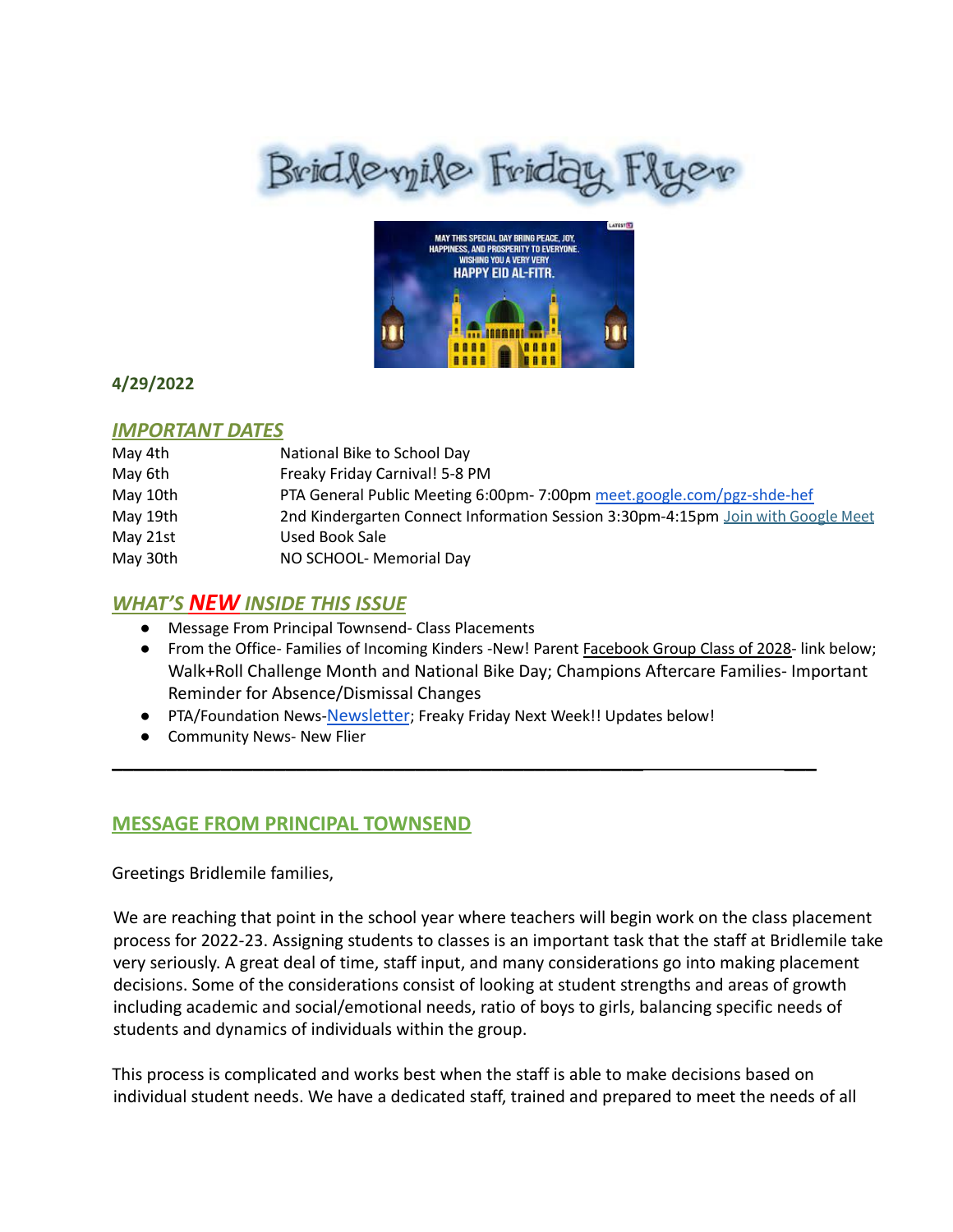students. Following state standards, all classes are expected to deliver the same curriculum in each grade level. Therefore, in whichever class your child is placed, you can expect them to be challenged at their level.

We also value and appreciate parent input and have an **optional** Google survey linked to this message for you to complete regarding your child. The purpose of the survey is to provide input for us to consider when we are making balanced classes for next year. **In order to achieve balanced classes, we are unable to take specific requests for teachers. If you choose to fill out the Google survey, please do not comment on or make requests for specific teachers.** Additionally, please do not approach your child's current teacher to make classroom placement requests.

All surveys should be submitted **no later than Friday May 9th, 2022.** We appreciate your input and look forward to providing a stellar educational experience in the upcoming school year! To access the placement survey click here:

(Optional) [Class Placement Survey](https://docs.google.com/forms/d/e/1FAIpQLSeAFPGq4M4DMPU5rwB-NoeCzwRpfZGzOvx_Pkv8HXses1Mpyg/viewform?usp=sf_link)

Have a wonderful weekend! Jerome Townsend jtownsend@pps.net

## **FROM THE DISTRICT**

Bus Route Check Tool: [pps.net/routecheck](https://www.pps.net/routecheck) **[PPS Daily Illness Self-Screening Checklist](https://www.pps.net/Page/18693) 2022-23 District [Calendar](https://www.pps.net/cms/lib/OR01913224/Centricity/Domain/4/PPS-Calendar-2022-23.pdf) [Español](https://www.pps.net/cms/lib/OR01913224/Centricity/Domain/4/PPS_Calendar-2022-23_Spanish.pdf) | [Tiếng](https://www.pps.net/cms/lib/OR01913224/Centricity/Domain/4/PPS_Calendar_2022-23-Vietnamese.pdf) Việt |** [中文](https://www.pps.net/cms/lib/OR01913224/Centricity/Domain/4/PPS_Calendar-2022-23_Chinese.pdf) **| [Русский](https://www.pps.net/cms/lib/OR01913224/Centricity/Domain/4/PPS_Calendar-2022-23_Russian.pdf) | [Soomaali](https://www.pps.net/cms/lib/OR01913224/Centricity/Domain/4/PPS_Calendar-2022-23_Somali.pdf)** The school year calendar is also [available](https://www.pps.net/Page/2#calendar1/20220420/month) on the PPS website

# **FROM THE OFFICE**



**Families with incoming Kindergarteners for 2022-23 (class of 2028)** The PTA has created a new Facebook Parent Group for our Bridlemile kinder families to connect. Here is the link to join: <https://www.facebook.com/groups/663771308063161/?ref=share>.



# **Important message For families of students attending the Champions Aftercare program**

If you are making daily dismissal changes to your child's aftercare plan, or if your student will be absent from Champions, please be sure to include Champions in your communication to the school office and student's teacher. **Champions Site #503-816-0422 email:**

#### **ch001372@discoverchampions.com**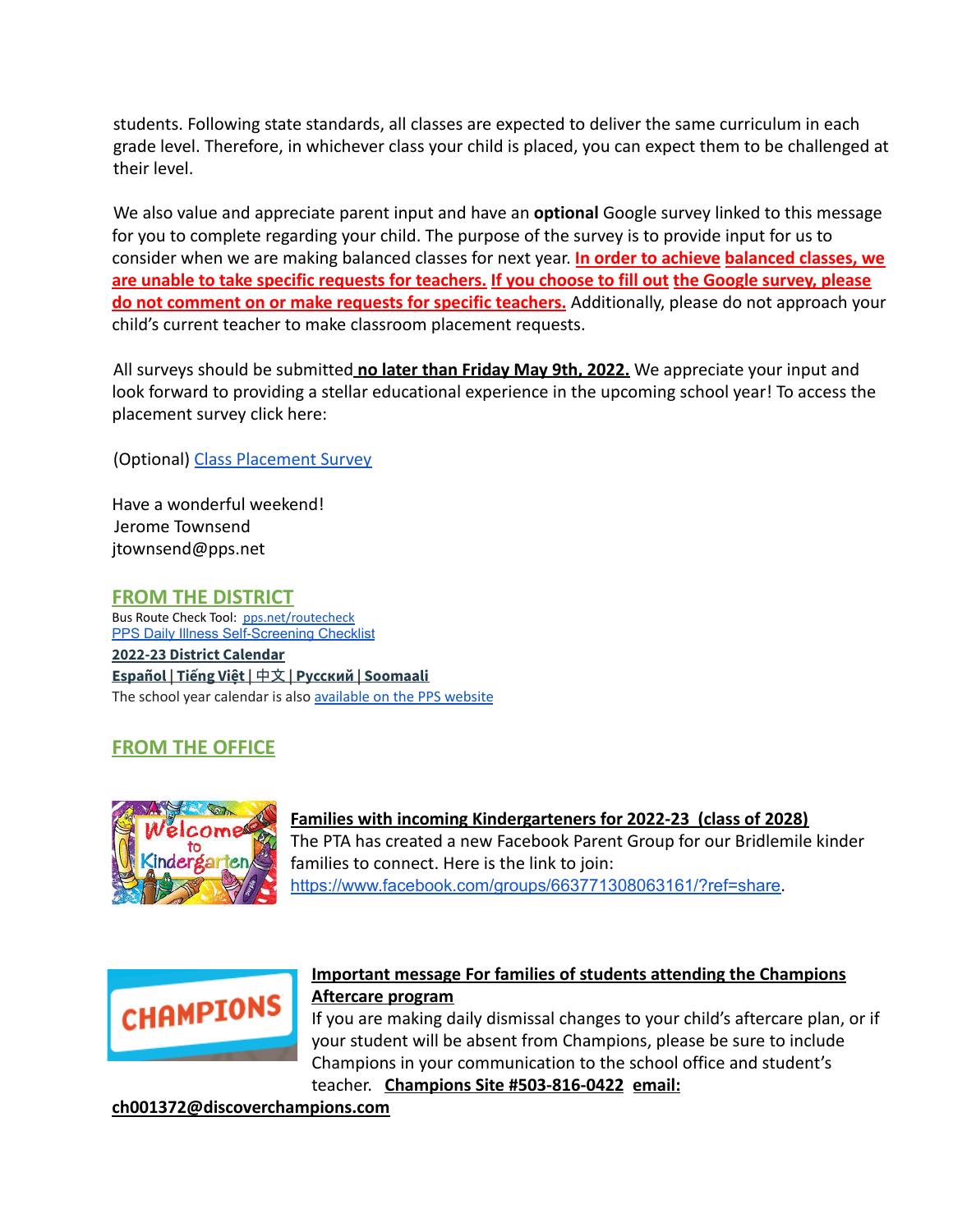

May is Walk+Roll Challenge month and National Bike Day is Wednesday, May 4th (it's also Star Wars day!). We are planning events for this month to celebrate walking, biking, scooting, and other low impact ways to get to and from school. More details to come in Friday Flyers in the coming weeks! To get involved or ask questions contact David Stein [\(steinnet@gmail.com\)](mailto:steinnet@gmail.com).



# **OHSU Covid Testing Program**

If you would like to unenroll from the weekly COVID screening program, please email the office at bridlemile-office@pps.net.

If you have any unused/unopened test kits at home please send them back to school with your child as soon as possible.

If you need more labels please email the office to request some, or you can tell your student to stop by the office to ask for some. :)



Dear families,

The Lost & Found has grown significantly this winter, so much so it

has its own zip code and you can even see it from space!  $\bullet$  All these items belong to a Bridlemile student out there somewhere. Columbia, Nike, Trailblazers, Zara, Abercrombie, Adidas, really nice stuff! Is your student missing a heavy coat, fleece, cute sweater from a particular outfit?

Items are retrieved daily from the gym, the playground, the cafeteria- so we know these items are someone's! Please check with your child, encourage them to check the racks, and we welcome you to stop by the school anytime to check for your belongings. Remember, unclaimed items will be donated! Thank you!

**PTA/FOUNDATION NEWS** PTA and Foundation [Newsletter](https://docs.google.com/document/u/1/d/e/2PACX-1vQlZCPHtKxqO7qpJwiwgoeaZ1ERHVLgg6z0JNYJMTulwn7xlOVY_X2I1ZV9nntsGHP57LEZ_uSufaFj/pub)



**Get Ready for Freaky Friday Next week!!!**

#### **ALL HANDS ON DECK!!**

**For Bridlemile to have Freaky Friday, it takes the Bridlemile's School community to make it happen.**